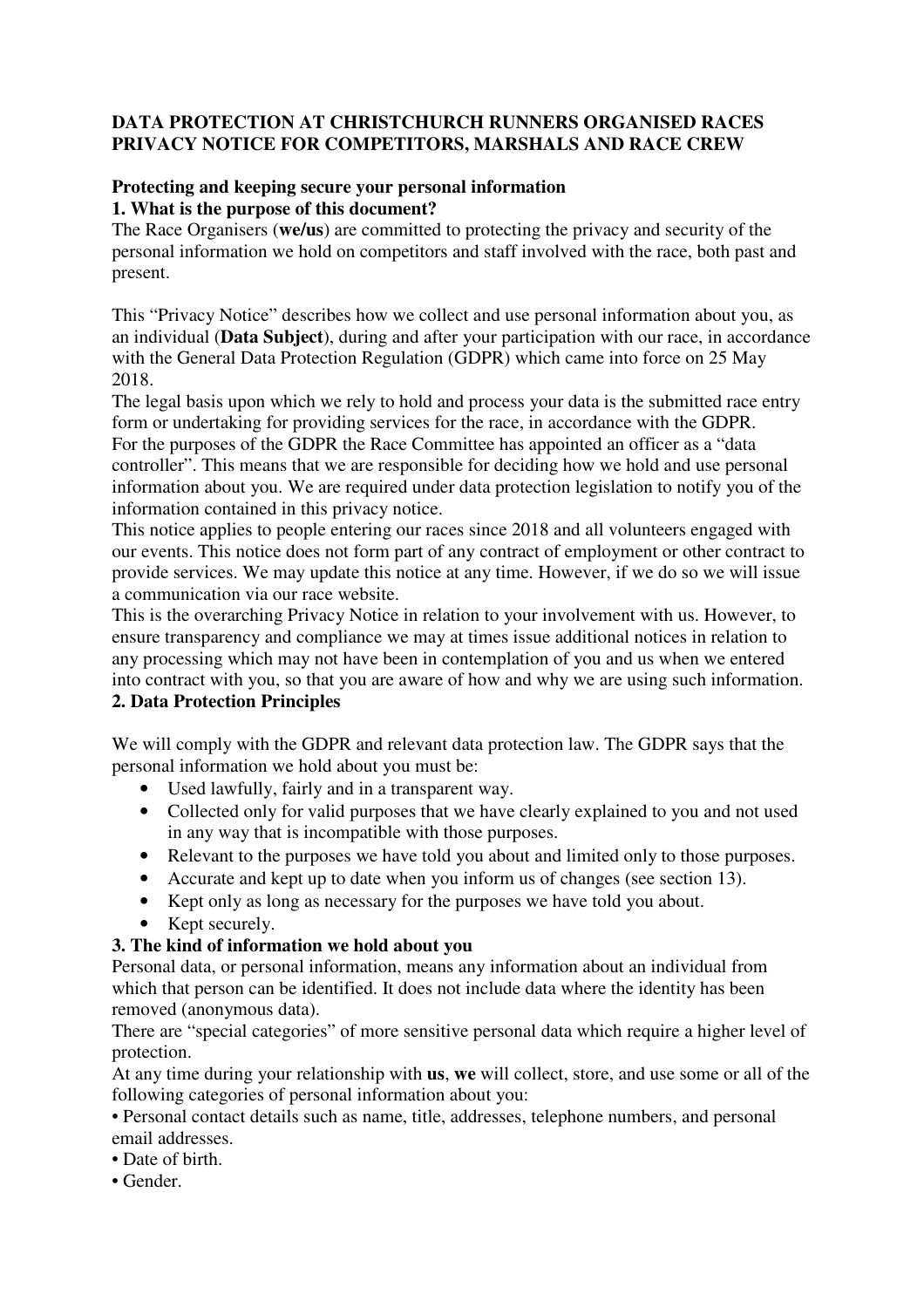- Next of kin and emergency contact information.
- Unique Runner Number (as provided or sourced via UK Athletics).
- Details of race fees paid/received
- Entry and Race date.
- Role and organisation or volunteers.
- Photographs, Video footage and other information obtained openly through publicly available electronic means such as social media
- Information about how you first heard about the race.
- Safety related data

We may also collect, store and use the following "special categories" of more sensitive personal information:

•Information about your health, including any medical condition that may be needed by First Aiders or medical practitioners during the period of the race and the post-race activities

• Details of any injuries sustained while with us.

### **4. How is your information collected?**

We collect personal information, sensitive or otherwise, through the race entry process or directly from candidates.

### **5. How we will use information about you**

We will only use your personal, or sensitive personal information in the following circumstances:

1. Where we need to perform essential tasks involved with the event.

2. Where we need to comply with a legal obligation.

3. For welfare related activities we need to process your "special category data" for the "purposes of preventive or occupational medicine, for the provision of health or social care or treatment or the management of health". This processing is also subject to conditions and safeguards specified by relevant nursing and medical professional bodies.

#### **6. Situations in which we will use your information**

From time to time we may need any or all of the categories of information listed above. Primarily this allows us to perform our obligations with you for your safety and well-being and to enable us to comply with our legal obligations. In some cases we may use your personal, or sensitive information to pursue legitimate interests of our own or those of third parties (e.g. health care professionals), provided your interests and fundamental rights do not override those interests. The situations in which we will process your personal, or sensitive information are listed below.

- Making a decision about your state of health with regard to the need for risk mitigation
- Determining the roles that are suitable for you to volunteer for.
- Gathering evidence for possible legal hearings.
- Making decisions about your participation.

Some of the above grounds for processing will overlap and there may be several grounds which justify our use of your information.

# *If you fail to provide information*

If you fail to provide certain information when requested, we may not be able to allow participation, or we may be prevented from complying with our legal obligations (such as to ensure the health and safety of our team and our competitors).

### *Change of purpose*

We will only use your personal information for the purposes for which we collected it, unless we reasonably consider that we need to use it for another reason and that reason is compatible with the original purpose. If we need to use your personal information for an unrelated purpose, we will notify you and we will explain the legal basis which allows us to do so.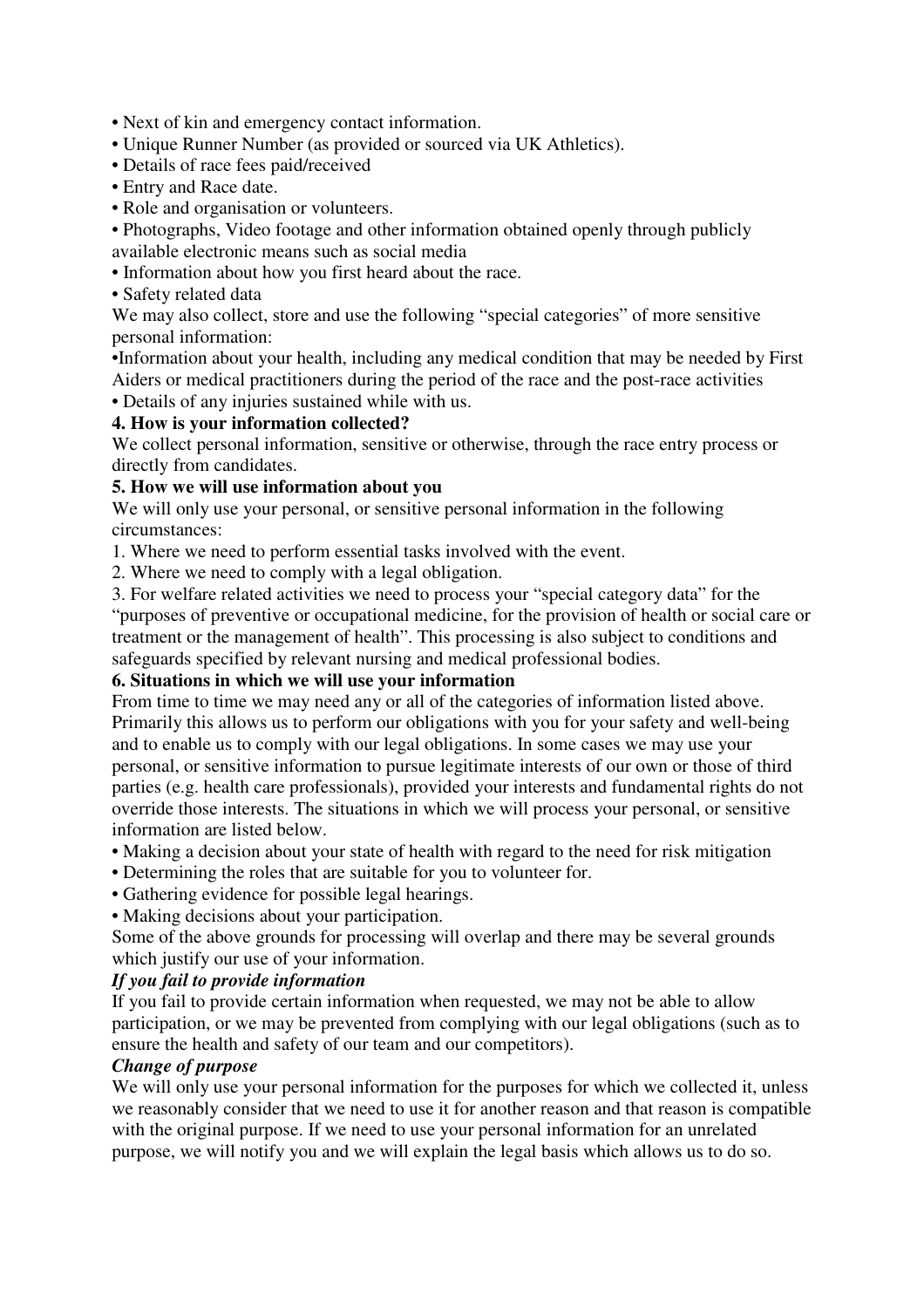Please note that we may process your personal information without your knowledge or consent, in compliance with the above rules, where this is required or permitted by law.

## **7. How we use particularly sensitive information**

"Special categories" of particularly sensitive personal information require higher levels of protection. We need to have further justification for collecting, storing and using this type of personal information. We have in place an appropriate policy document and safeguards which we are required by law to maintain when processing such data. We may process special categories of personal information in the following circumstances:

1. In limited circumstances, with your explicit written consent.

2. Where we need to carry out our legal obligations or exercise rights in connection with your .participation

### 3. Where it is needed in the public interest

Less commonly, we may process this type of information where it is needed in relation to legal claims or where it is needed to protect your interests (or someone else's interests) and you are not capable of giving your consent, or where you have already made the information public. We may also process such information about Staff in the course of legitimate business activities with the appropriate safeguards.

#### *Our obligations*

We will use your particularly sensitive personal information in the following ways:

• We will use information about your physical or mental health, or disability status, to ensure your health and safety throughout the event

### *Do we need your consent?*

We do not need your consent if we use special categories of your personal information in accordance with our written policy to carry out our legal obligations or exercise specific rights in the field of employment law. In limited circumstances, we may approach you for your consent (written or verbal) to allow us to process certain data including sensitive data. If we do so, we will provide you with full details of the information that we would like and the reason we need it, so that you can carefully consider whether you wish to consent. You should be aware that it is not a condition of your participation with **us** that you agree to any request for consent from **us**.

## **8. Information about criminal convictions**

#### Not applicable

## **9. Automated Decision Making**

We do not envisage that any decisions will be taken about you using automated means, however we will notify via updating this policy and publishing it via our Event website(s) if this position changes.

#### **10. Data Sharing**

We receive automated race entry details from a third party service provider, RunBritain who are a trusted athletics resource who treat race entry information according to their own data privacy policy.

Once supplied to us, your race entry details are not stored online or shared with any third parties with the exception of Medical Services Provider who may require personal details in the course of treatment or follow-on responses. They will only process your personal information on our instructions and they are subject to a duty of confidentiality.

#### **11. Data Security**

Once supplied to us by RunBritain, your race entry details are not stored online or shared with any third parties with the exception of Medical Services Provider who may require personal details in the course of treatment or follow-on responses. They will only process your personal information on our instructions and they are subject to a duty of confidentiality.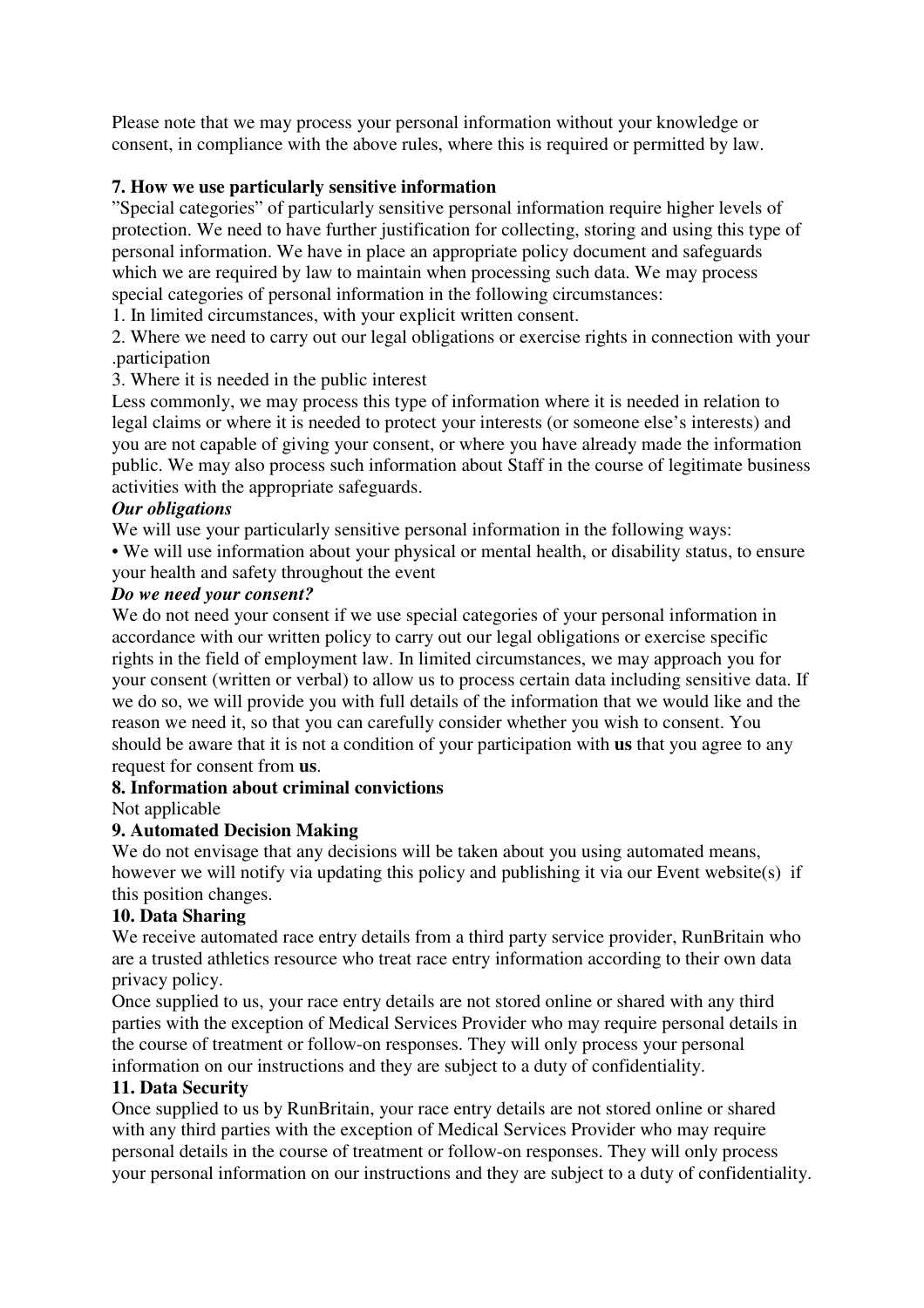In addition, we limit access to your personal information to only be available to those who have a legitimate need to know.

Your name and race performance are published online, but to prevent any other of your personal information accidentally being posted online we have introduced safeguards when preparing the race entry list and the race results.

We believe we have therefore put in place appropriate security measures to prevent your personal information from being accidentally lost, used or accessed in an unauthorised way, altered or disclosed.

We will notify you and any applicable regulator of any confirmed or suspected breach.

## **12. Data Retention**

## **How long will you use my information for?**

We will only retain your personal information for as long as necessary to fulfil the purposes we collected it for, including for the purposes of satisfying any legal, accounting, or reporting requirements. In general this is only for the purposes of ensuring the safest possible conditions (e.g. by keeping at hand any medical details that we have been made aware of) and compiling race results, where age, gender, Club and the Athlete URN code (if applicable) are provided to identify the results of each competitor.

The address and email and other contact details as provided by competitors is retained for the purposes of notifying race information (e.g. pre-race instructions, possible event cancellation or rescheduling, changes in conditions of participation) and for contacting next of kin should any incident arise.

Competitors email contact details are retained for the year of the race in order to notify provisional results (that they can be checked for errors to be corrected). This email asks the competitors to opt-in for notifications of future races.

Unless during this period an athlete has entered into a dispute with the organisers, all personal data relating to their application is erased, with the exception of the name, club, race category and Athlete URN as published in the race results.

Similarly other volunteers and organisations who assist us with staging this event will have their contact details removed from our database unless they chose to opt-in. However we do retain anonymous business email addresses for organisations who have supported the race to allow us to request feedback and contact them again for involvement in future events. Our database will remove these contacts only where expressly requested.

In some circumstances we may retain anonymised information – edited so that it can no longer be associated with an individual, for instance to show the age, geographical, club affiliation or other such demographic of the race.

This anonymised data may include data from Competitors who expressly requested their data to be removed from our records (e.g. the oldest runner in our race was aged 92).

## **13. Rights of Access, Correction, Erasure and Restriction**

## **Your duty to inform us of changes**

It is important that the personal information we hold about competitors and other parties involved with our event is accurate and current.

## **Rights in connection with personal information**

Under certain circumstances, by law those whose data we hold have the right to:

- **Request access** to their personal information.
- **Request correction** of the personal information that we hold.

• **Request erasure** of your personal information.

If a Data Subject wants to review, verify, correct or request erasure of their personal information they must contact the club via club@christchurch-runners.org,uk

## **What we may need**